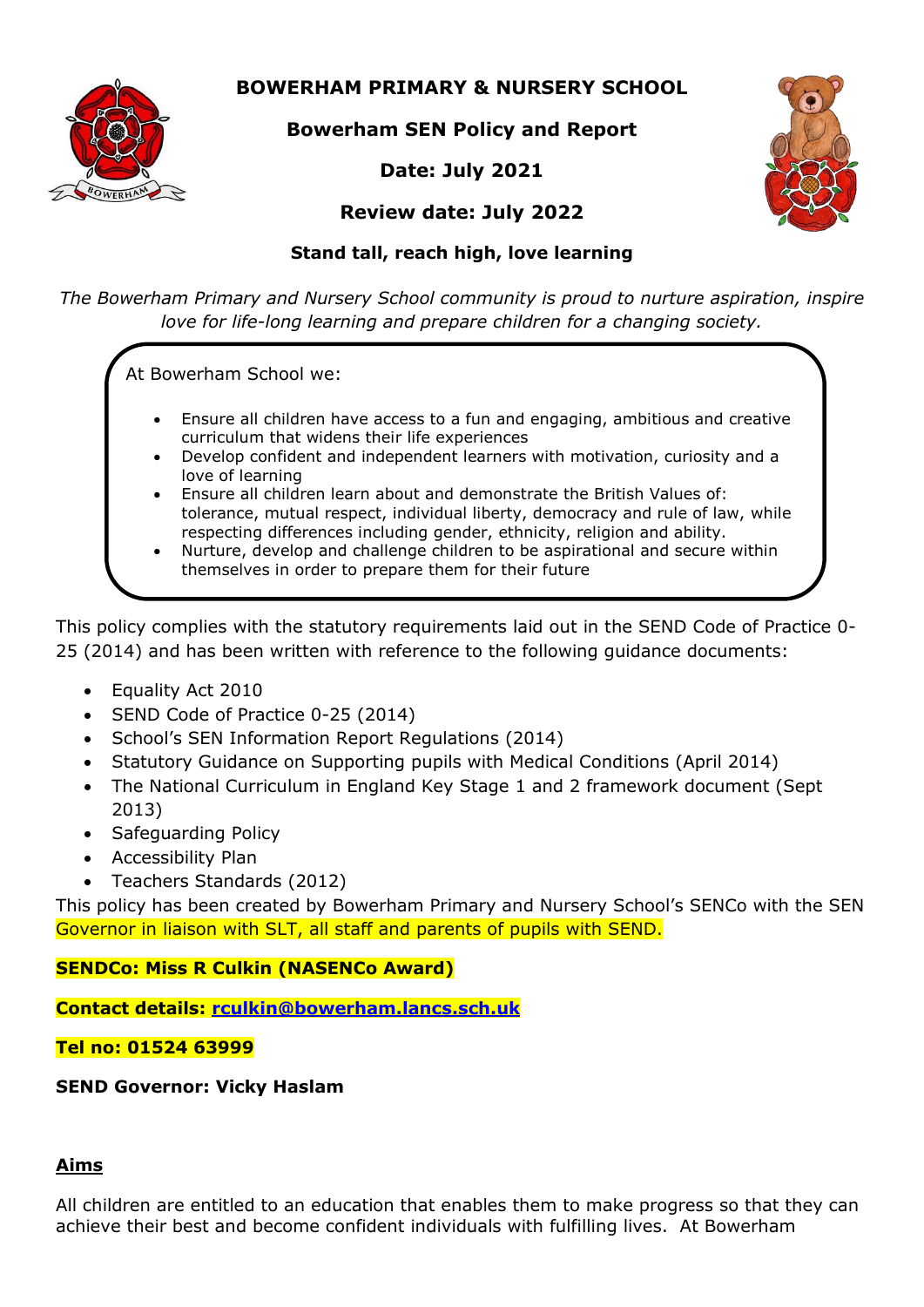Primary and Nursery School, we endeavour to ensure that children with SEND get the support they need, take part in all areas of curriculum and fulfil their potential.

This policy is aimed at raising aspirations and expectations for all pupils with SEND. We aim to:

- Build upon the strengths and achievements of the child
- Create an environment in which all individuals are valued, have respect for one another and grow in self-esteem.
- Give equal access to all aspects of school life through academic, social and practical experiences. This will allow all children to experience success regardless of SEN, disability or any other factor that may affect their attainment. This is in so far as it is reasonably practical and compatible with the child receiving their special educational provision and the effective education of their fellow pupils.
- Ensure that effective channels of communication are sustained so that all persons including parents and carers are aware of the pupil's progress and Special Educational Provision (SEP) made for them.
- Assess children regularly so that those with SEND are identified as early as possible.
- Enable pupils with special educational needs to make the greatest progress possible.
- Work towards developing expertise in using inclusive teaching and learning strategies.

### **Objectives:**

- To identify and provide for pupils who have special educational needs and additional needs.
- To work with the guidance provided in the SEND Code of Practice (2014)
- To operate a "whole pupil, whole school" approach to the management and provision of support for special educational needs.
- To provide support and advice to all staff, agencies and parents involved in the teaching and learning of pupils with special educational needs at our school.
- To ensure there is a clear understanding of the school's identification and provision of support for children with SEND.

### **Roles and Responsibilities**

*All teachers are responsible and accountable for the progress and development of the pupils in their class, including where pupils access support from teaching assistants and specialist staff. All the staff at Bowerham Primary and Nursery School work together to ensure the objectives of this policy are met.*

#### **Miss Culkin** is the **Inclusion leader** (SENDCo) and works closely with the **Head Teacher, Mrs J Banks, SLT and the SEND governor.**

**Vicky Haslam** is the named **governor for SEND** who ensures the operation of the school's Special Needs' Policy/ Profile.

#### *Responsibilities of the Governing Body: - (in co-operation with the Head teacher)*

- Determining the school's general policy and approach to provision for children with SEN
- Establishing appropriate staffing and funding arrangements
- Appointing a governor with special responsibility for SEN to monitor closely the school's work

### *Responsibilities of the Head teacher:-*

- Managing all aspects of the school's work, including provision for those children with SEND
- Ensuring legislation surrounding SEND is adhered to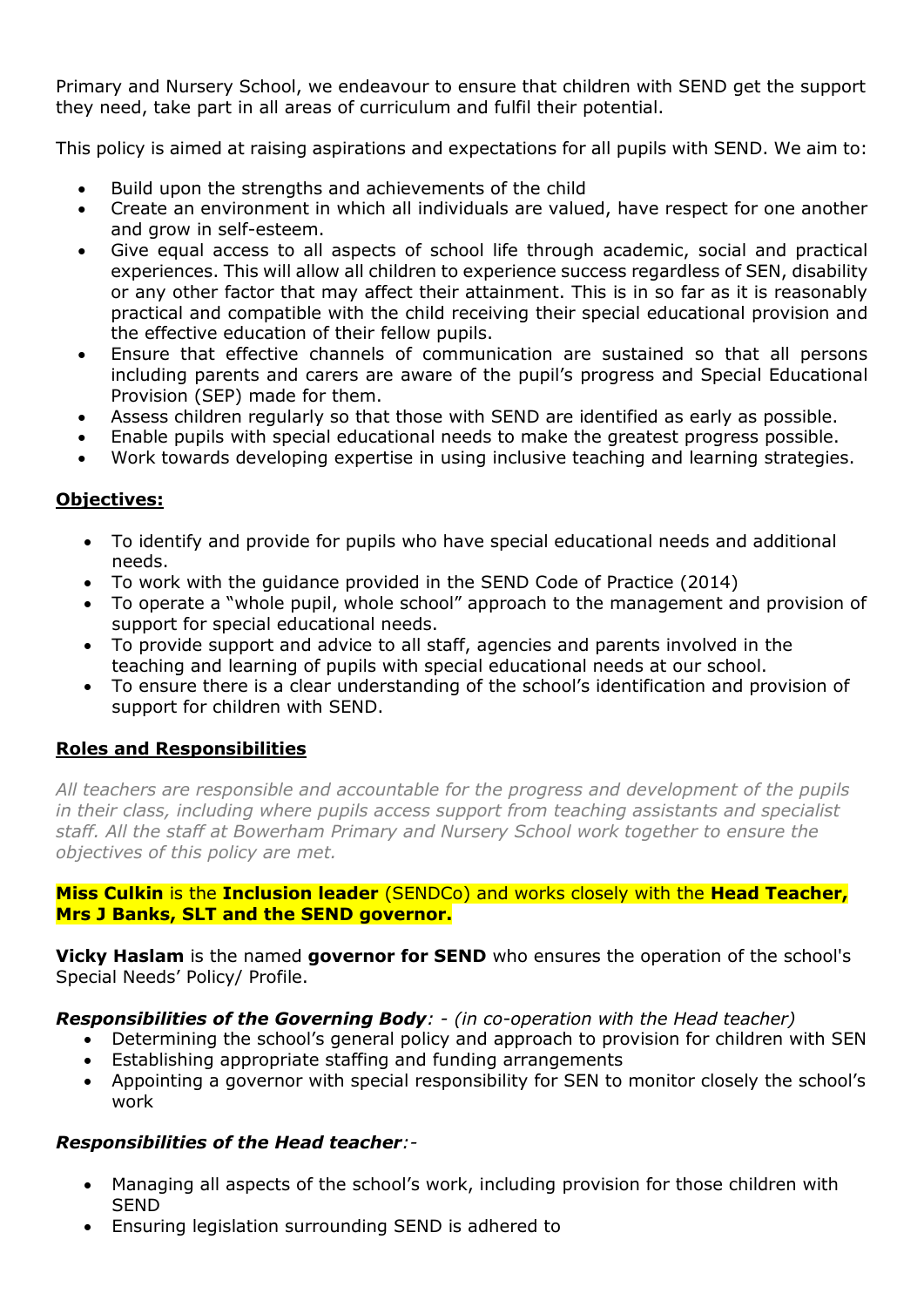- Keeping the governing body fully informed
- Working closely with the school's Special Educational Needs Co-ordinator

### *Responsibilities of the SENCo include:-*

- Coordinating provision for those children with SEND and ensuring that appropriate and timed intervention is improving the progress of children with SEND
- Advising on the deployment of the school's delegated budget and other resources to meet pupils' needs effectively
- Ensuring liaison with parents and other professionals in respect of children with SEND
- Advising and supporting other practitioners within the school setting
- Ensuring that relevant background information about children with SEND is collected, recorded and updated and shared with relevant staff.
- Keeping all records of children with SEND up to date
- Working with the headteacher and school governors to ensure that the school meets its responsibilities under the Equality Act (2010) with regard to reasonable adjustments and access arrangements

### *Responsibilies of the Class teacher and Non-teaching Staff include:-*

- Being aware of the school's procedures for the identification and assessment of, and subsequent provision for, SEND pupils
- Passing on information regarding concerns and SEND to the SENDCo
- Collaborating with the SENDCo to decide the action required to assist the pupil to progress
- Working with the SENDCo to collect all available information on the pupil
- High quality, differentiated teaching at a level that will allow all the pupils to make progress
- In collaboration with the SENDCo, develop individual plans for SEND pupils as needed
- To include all pupils in the lesson
- Developing constructive relationships with parents
- Being involved in the development of the school's SEND policy

### **Identification of Special Educational Needs**

At different times in their school life, a child may have a special educational need. The Code of Practice 2014 defines SEN as:

**"A child or young person has SEN if they have a learning difficulty or disability which calls for special education provision to be made for him or her. A child of compulsory school age has a learning difficulty if he or she:**

**a, has a significantly greater difficulty in learning than the majority of others the same age, or**

**b, has a disability which prevents or hinders him or her from making use of facilities of a kind generally provided for others of the same age in mainstream schools or mainstream post-16 institutions."**

At Bowerham Primary and Nursery School we take into account the needs of all our pupils.

# **Broad Areas of Need**

These four broad areas give an overview of the range of needs that may be planned for.

- Communication and interaction
- Cognition and learning
- Social, emotional and mental health difficulties
- Sensory and/or physical impairment.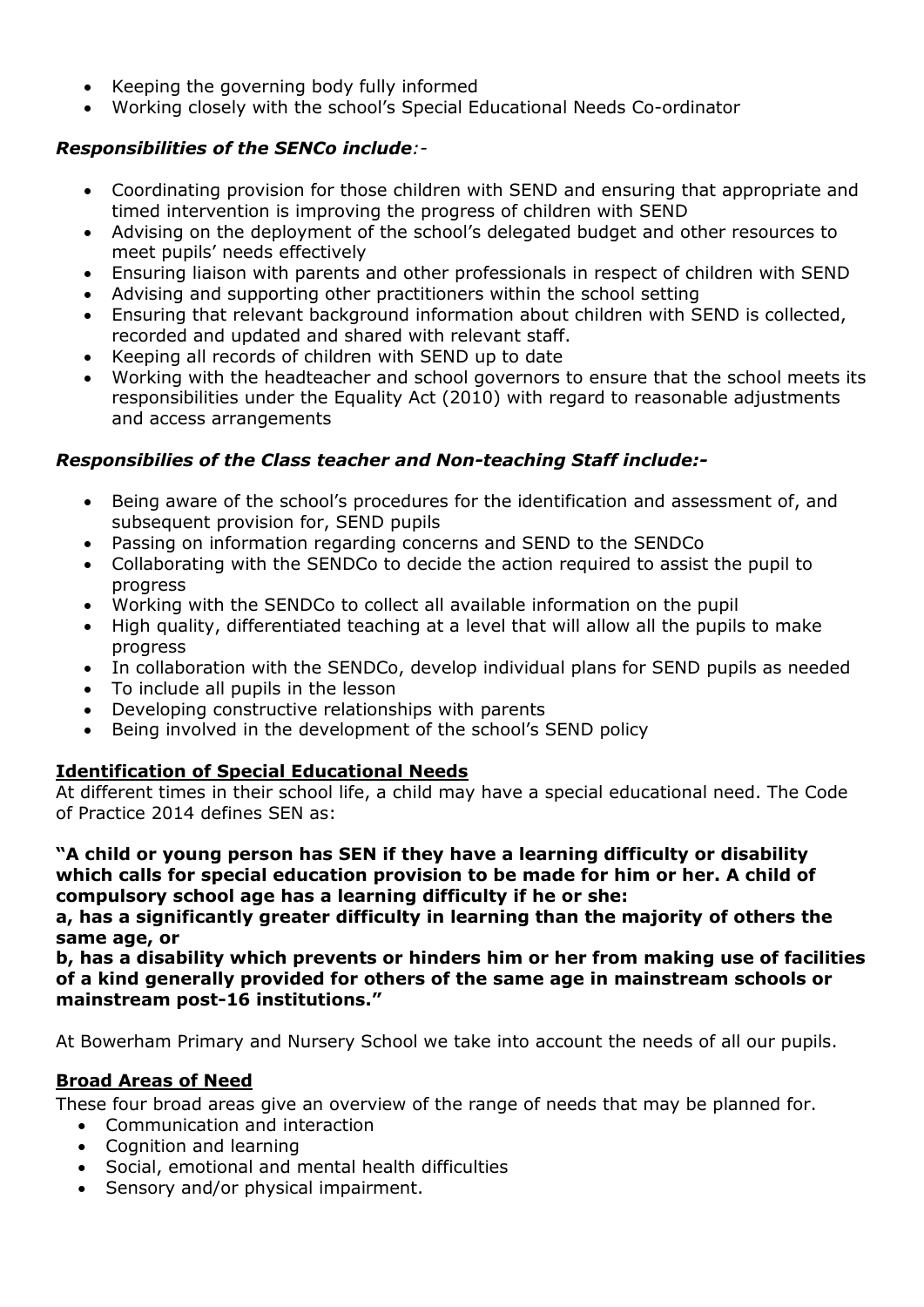The purpose of identification is to work out what action the school needs to take, not to fit a pupil into a category. We identify the needs of pupils by considering the needs of the whole child.

Children with Special Educational Needs at Bowerham are identified through a variety of ways:

### **Quality Whole Class Teaching and Differentitaion**

High quality teaching, differentiated for individual pupils, is our first step in responding to pupils who may have SEND. At Bowerham, we regularly assess the quality of teaching for all pupils, including those at risk of underachievement, to make sure that all the needs of our pupils are met. When a teacher has concerns about a child's progress or possible special needs, they will always speak to parents first and adapt their teaching to allow for the child's needs.

### **Whole School Assessment**

Every term the children in each year group are assessed through teacher assessment. Children who are achieving just below expectations and significantly below expectations are added to the year groups' provision map for the following term and staff ensure the needs of the children are addressed in the intervention planned for the following term.

Children who are achieving significantly below national expectation may be assessed by the SENDCo or our In-House Specialist teacher to ascertain their needs, following parental consent. This will inform either an individual or group intervention plan.

### **Teacher Observation**

A teacher may become concerned about a child who is not making their expected progress. At this point, the teacher will meet with parents/ carers to discuss their concerns. A Communication With Parents form or a 'Working Together' plan will be completed and the actions identified. This may lead to a conversation with the SENDCo regarding the pupil, which could result in an assessment of the child by the SENDCo, the school's In-House Specialist or an external agency to discover the child's needs and strategies the school could implement to support the child's needs.

#### **Whole Year Group Tests**

There are a range of tests carried out in school that help to identify children with special needs such as:

- PIPS (Performance Indicators in Primary Schools- This tests what students arrive at school with, and what they gain during the year in terms of Reading, Maths and Phonological Awareness. It is not linked to the curriculum framework);
- GRT (Group Reading Test- This is designed to ascertain children's raw reading age);
- WELLCOM (This is a speech and language toolkit for screening and intervention in the Early Years);
- BEAM (Balance Education and Movement- A Motor Skills programme used for screening and intervention in the Early Years).

The results of these tests may help to identify children with SEN in school.

### **Internal Specialist Assessments**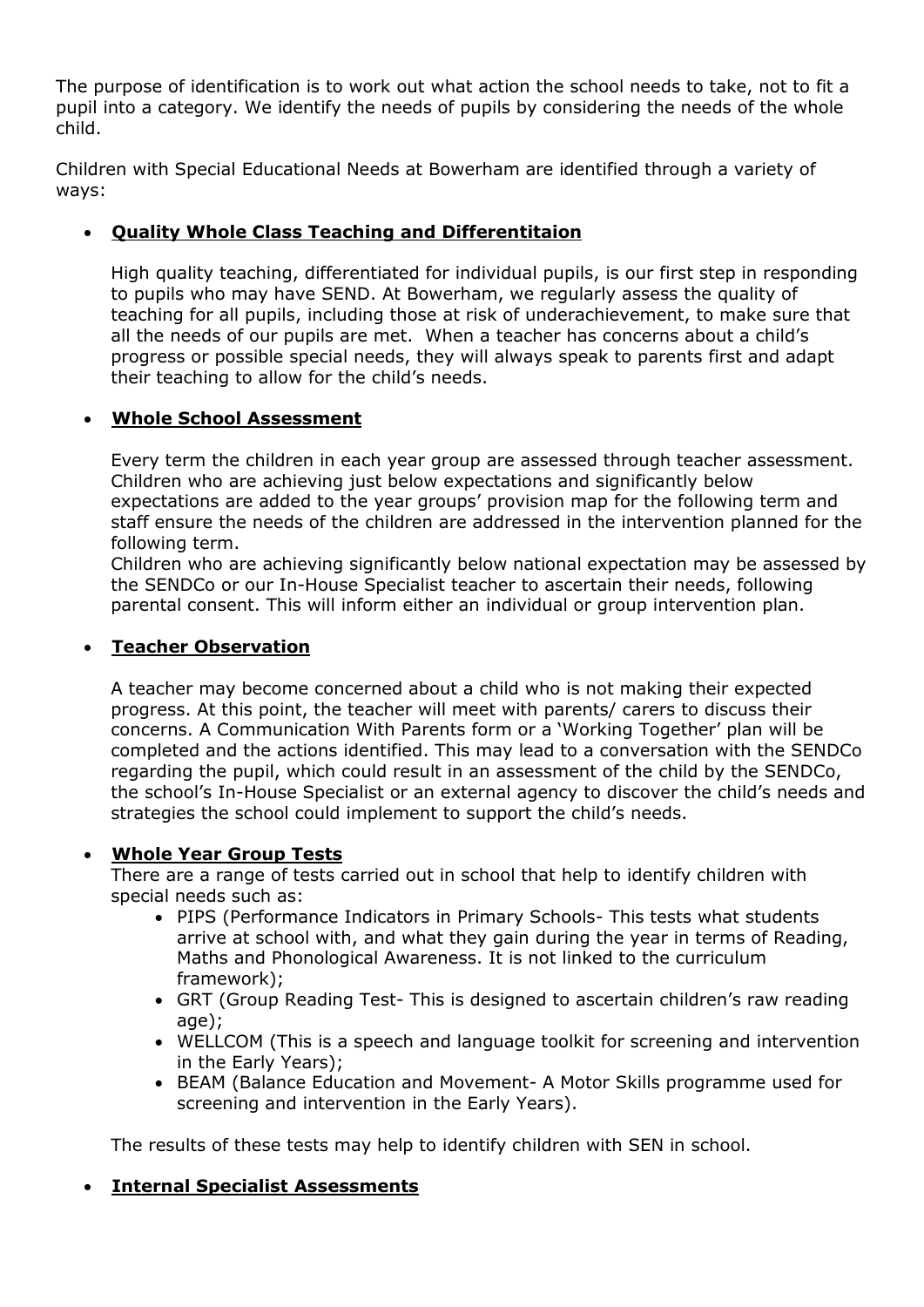At Bowerham Primary School we have a range of assessments available. Children may be assessed by the SENDCo or our In-House Specialist to identify their needs.

#### **Outside Agency Assessments**

Children may by assessed by an outside agency such as:

- Speech and Language Therapists
- Occupational Therapist
- Physiotherapist
- Medical Services
- Educational Psychologist
- Social Services
- CAMHS

This assessment may lead to the identification of a Special Educational Need. In this instance, Bowerham Primary School will liaise with the agencies involved and the child's parents/ carers and plan the intervention or provision the child will need.

#### **Parent Observations**

A parent may raise concerns of SEN with the school. The school will then meet with the parents and look at all the information they have about that pupil. This may result in being added to the SEND register or carrying out an in-house assessment to investigate the child's needs further.

#### **Bowerham Primary and Nursery School is aware that a child may have other factors that impact on progress and attainment such as:**

- Attendance and punctuality,
- Health and Welfare,
- EAL,
- Being in receipt of Pupil Premium Grant,
- Being a Looked After Child,
- Summer Birth Date.

Where this is the case, appropriate provision will be made, but this does not automatically necessitate the child receiving Special Educational Provision (SEP).

At Bowerham we look at the "whole child" and work with families before we identify that a child has a Special Educational Need as set out in the Code of Practice (2014).

#### **A Graduated Approach to SEN Support**

The school is committed to early identification in order to meet the needs of children with SEND. Teachers are responsible and accountable for the progress and development of the pupils in their class, including where pupils access support from teaching assistants or specialist staff. Teachers' ongoing assessment will provide information about areas where a child is not progressing satisfactorily. These observations may be supported by formal assessments such as Baseline Assessment, PIPs, SATs or the use of PIVATS.

Teachers will then consult the SENDCo, pupils and parents to consider what else might be done – the child's learning characteristics; the learning environment, the task and the teaching style should always be considered. Progress for children will be achieved by focussing on classroom organisation, teaching materials, teaching style and differentiation.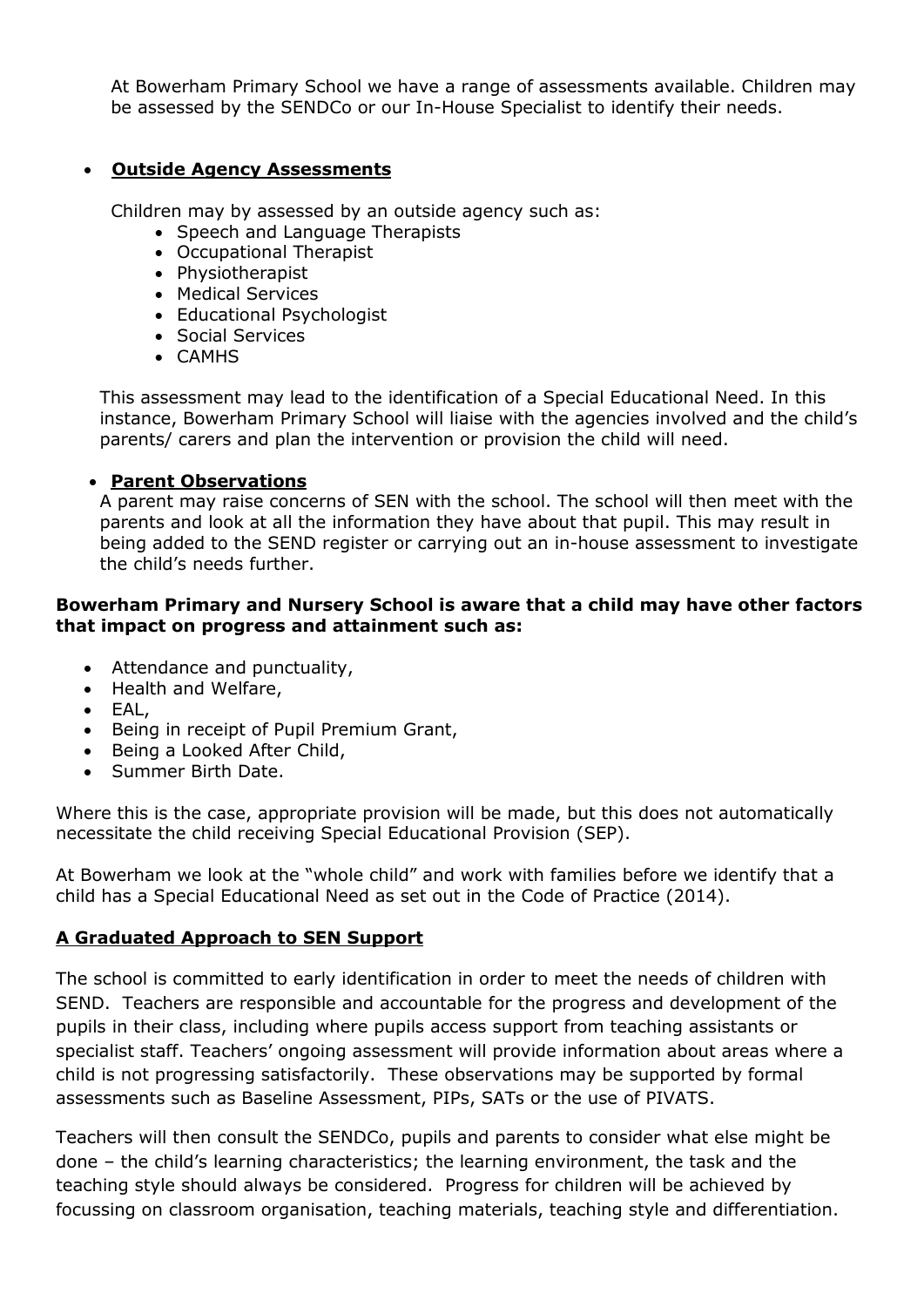If subsequent intervention does not lead to adequate progress then the teacher will consult the SENDCo and parents to review the strategies that have been used. This review may lead to the conclusion that the pupil requires help that is additional to or different from that which is normally available. This would constitute Special Educational Provision (SEP) and the child would be registered as receiving SEND Support. We seek to identify pupils making **less than expected progress** given their age and individual circumstances. This can be characterised by progress which:

- is significantly slower than that of their peers starting from the same baseline
- fails to match or better the child's previous rate of progress
- fails to close the attainment gap between the child and their peers
- widens the attainment gap
- fails to make progress with wider development or social and emotional needs
- fails to make progress in self-help, social and personal skills

We use the three Waves model of support and have various resources available for each wave. For example:

Wave 1 (Whole Class) Staff are all fully aware of the needs of their class and this is evident in clear differentiation in planning and teaching.

Wave 2 (Groups intervention) For example: Additional guided reading materials Extra Literacy Support Social groups- Socially speaking Sunshine Club **Chatterboxes** Motor Skills groups

Wave 3 (Individual Intervention) For example: Precision Teaching Daily paired reading Individual Literacy Support Teorodescu Acceleread/ write IDSS Specialist support IDL

Children accessing support through Wave 2 or Wave 3 intervention are identified on the year group's provision map and may have a plan for their intervention. This is decided and evaluated termly. We look at all our children's needs and they my access provision even though they are not on the SEND register.

#### **Pupil Profiles**

Some children with Special Educational Needs do not require an intervention, but may need adaptations through an agreed approach to teaching and learning. This is to ensure that there is a clear understanding of how the child will learn best and what they may find hard. It is a "what works best for me" approach and may only need reviewing yearly ready for transition to the next year group. This may include a range of strategies. For example:

- a visual timetable
- regular Learning Rests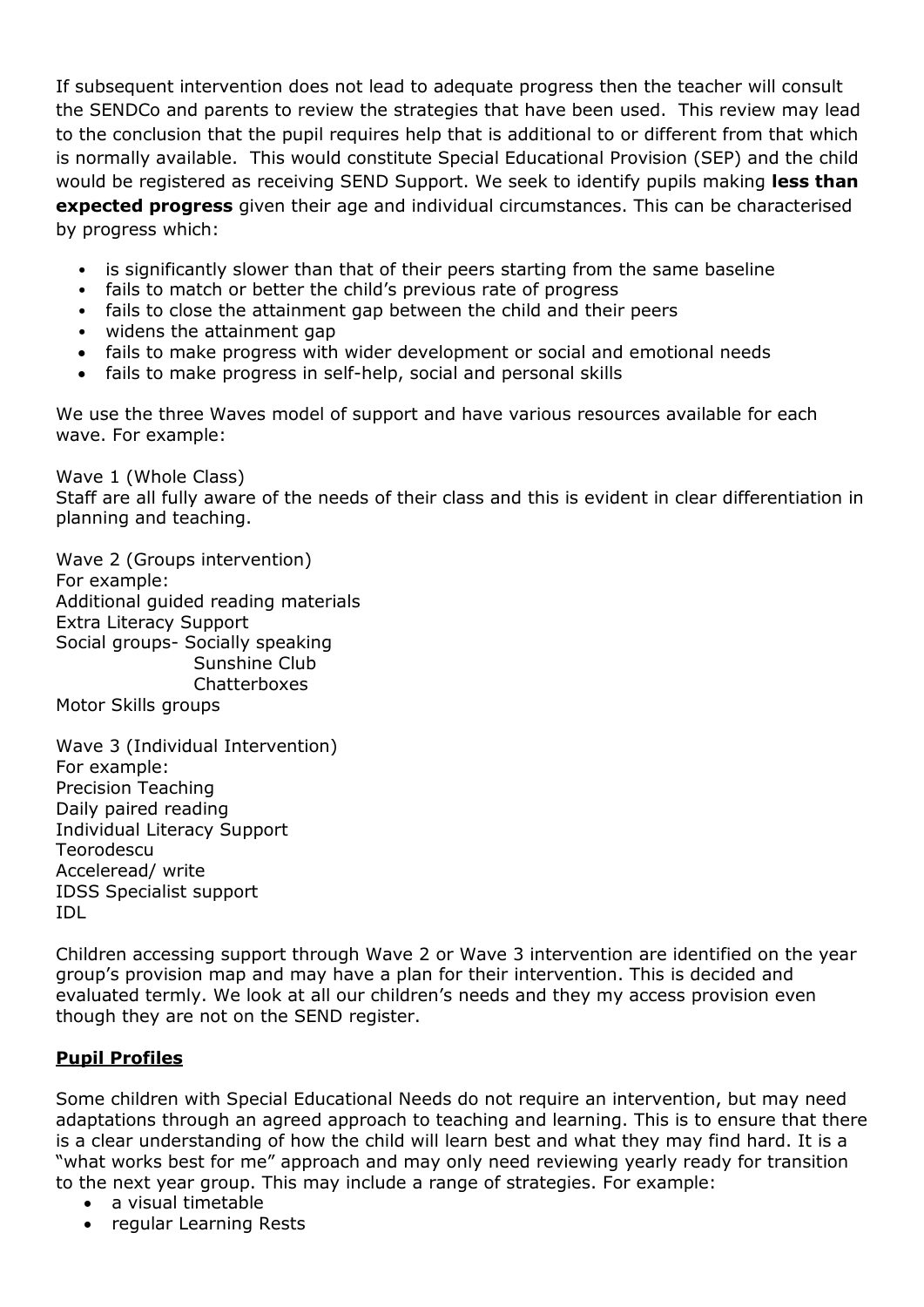- clear instructions
- a red and amber card to show stress or lack of understanding
- use of a time out area

#### **The Local Offer**

The Local Offer introduces families to support and help in their local area. This may be the support we provide in school, but it could also be other services that could provide support for your child.

The Council's Local Offer can be accessed on the website [www.lancashire.gov.uk/send](http://www.lancashire.gov.uk/send)

The school's Local Offer can be found on the school website.

#### **Managing Pupils Needs on the SEN Register**

Once a child has been identified with Special Educational Needs they will begin a cycle of Assess-Plan- Review.

#### **Provision Maps**

At the start of each term the class teacher and SENDCo map out any possible provision that children may need. This may be support within lessons or a planned intervention that takes the child out of lessons.

#### **Individual Learning Plans**

If it is agreed by teachers, parents and the SENCo that a child needs an individual intervention, an Individual Learning Plan will be put in place. This may be delivered outside the child's usual lessons and will be reviewed at the end of the agreed time. When the plan is reviewed, a new assessment will be carried out and the next steps will be planned.

All Provision Maps are reviewed half termly, alongside the ILPs, by all staff to evaluate the impact of the provision and to make changes where needed.

#### **Annual Reviews**

Children with a statement of SEN or an EHC Plan will have an annual review where all agencies involved with the child and family are invited. New yearly targets are set and agreed at the review and these targets are planned into the mapped provision for the child.

#### **What happens if my child is still not making expected progress and does not have an EHC plan?**

If we feel that the school is unable to fully meet the needs of a pupil through our own provision arrangements, then additional support through specialist services may be used to guide the school's provision. This will be discussed and agreed with parents before a referral is made to the agreed service.

Additional support (specialist teaching/assessment/advice and training) may be provided by the following agencies:

- Educational Psychologist
- Inclusion Support Service (LEIS)
- Early Years Inclusion Support Service
- Behaviour Support Service
- SALT Speech and Language Therapy
- Occupational Therapy / Physiotherapy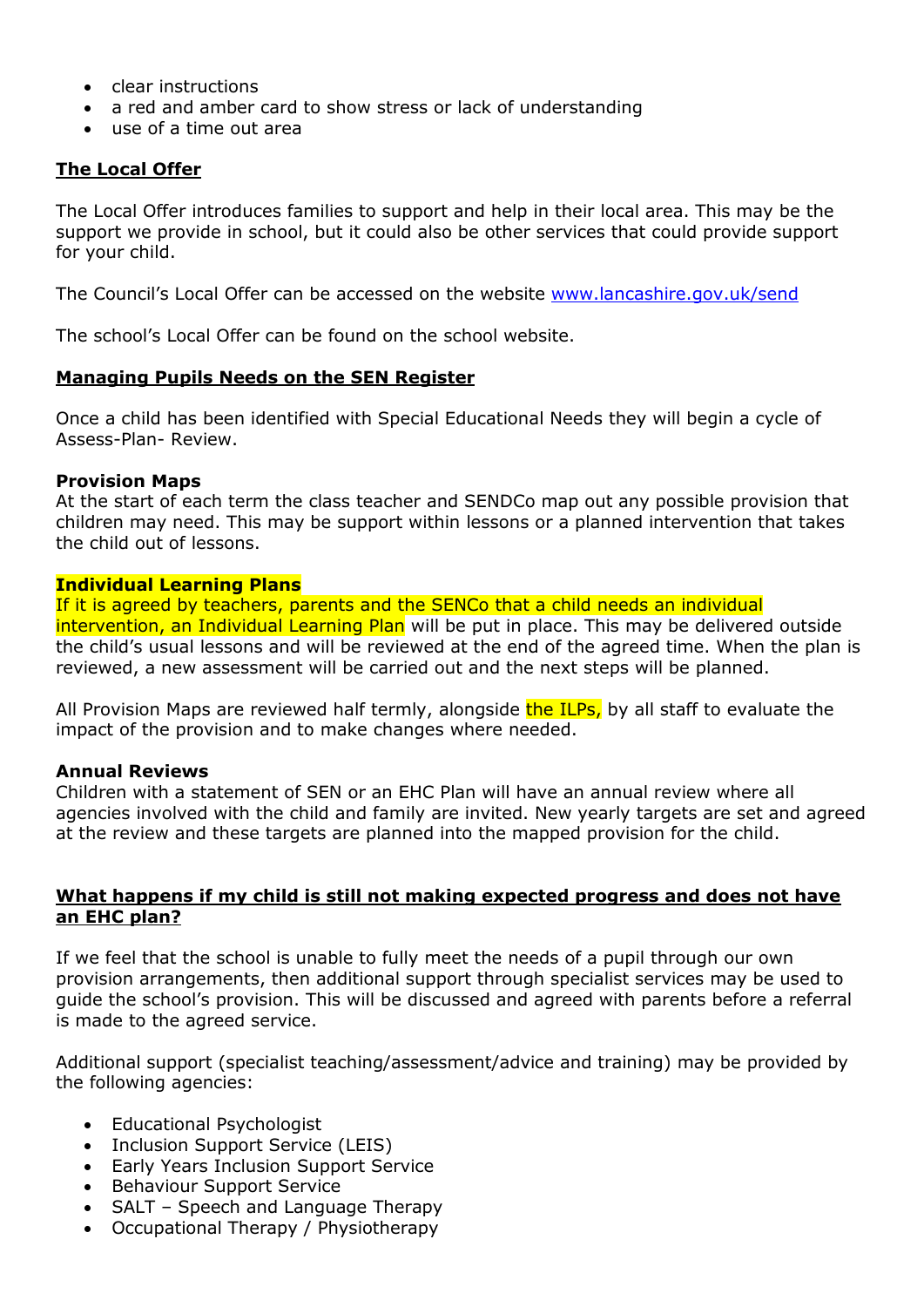- School Health School Nurse & Medical Officer
- Local Health Authority- Consultant Paediatricians and GPs
- Child Psychiatrist
- Parent Partnership
- EMA, traveller
- Social Services

When additional advice is provided for children with SEN, the strategies and approaches proposed by these agencies are included in the child's provision. It is the job of the SENDCo to ensure that this is happening through regular reviews of the child.

There may be occasions where Parents access these services independently of school. Any advice the school receives from specialist services is reviewed by the SENDCo, child's class teacher and any other people involved with the child. These strategies and approaches are then included in the child's provision.

#### **When may my child need additional funding and support through an Education, Health and Care plan?**

If a child has received support from a specialist services and is still not making progress, we may need to start to think about the process of applying for an EHC plan (Education, Health and Care Plan). A CAF (Common Assessment Framework) may have been completed to ensure that all agencies and persons involved with the child are working together and that there is a clear picture of the child and their unmet needs.

**Young people who may require an EHC plan will have complex needs which require complex arrangements. Most young people with special educational needs and disabilities will find that they do not need an EHC plan as they can access all the support they need locally from services identified within the 'Local Offer', such as SEND support in educational settings, and additional services from other contributors such as the County Council, health services, organisations, groups and charities** 

An Integrated Assessment, which could result in an EHC plan, may be required for children and young people with SEND aged 0 to 25 years when, despite the early years provider, school or post-16 institution having taken relevant and purposeful action to identify, assess and meet the special educational needs of the child or young person, the child or young person has not made expected progress.

Before an EHC plan can be requested there would need to be evidence of a graduated response that shows the intervention provided by school and the Local Offer agencies. The family will have to have a CAF that has been reviewed by a TAF (Team Around the Family). From this review, the child may be assessed by an Educational Psychologist and a request for Statutory Integrated Assessment may be made through the SEND panel. If this shows the need for an EHC plan, then a co-production meeting will be planned and an EHC plan agreed. This process from the point of receiving an application may take up to 20 weeks.

The Local Authority carefully consider every assessment with due regard to individual circumstances.

To inform the decision the Local Authority will need to take into account a wide range of evidence, and should pay particular attention to:

- evidence of the child or young person's academic attainment (or developmental milestones in younger children) and rate of progress;
- information about the nature, extent and context of the child or young person's SEN;
- evidence of the action already being taken by the early years provider, school or post-16 institution to meet the child or young person's SEN ;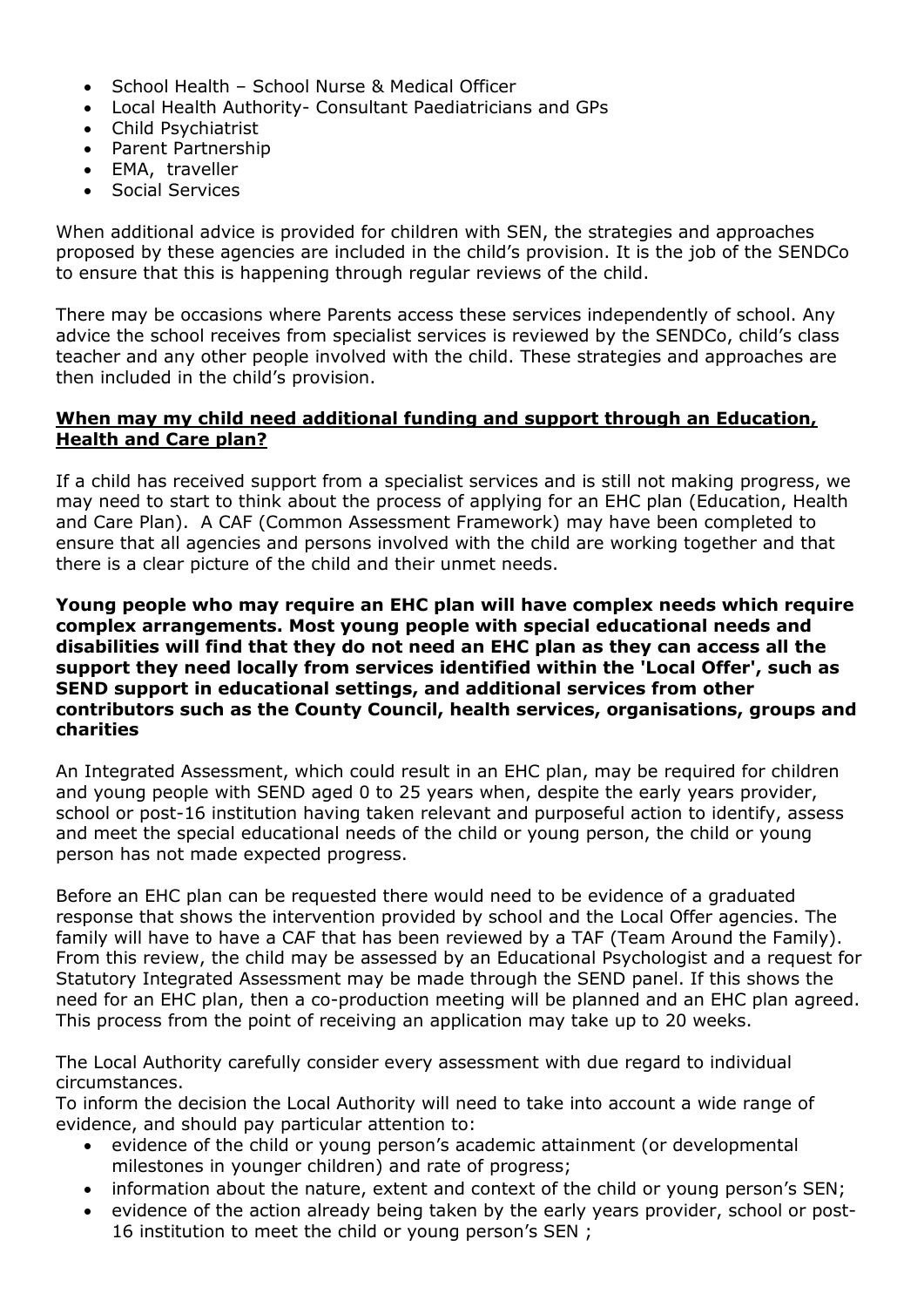- evidence that where progress has been made, it has only been as the result of much additional intervention and support over and above that which is usually provided ;
- evidence of the child or young person's physical, emotional and social development and health needs, drawing on relevant evidence from clinicians and other health professionals and what has been done to meet these by other agencies.

The process of applying and obtaining an EHC plan is a long process and can take up to two years before all the evidence needed is available.

#### **Annual Review of the EHC Plan**

All EHC Plans must be reviewed at least annually. The SENDCo initiates the process of inviting relevant people to the meeting. This will include pupils, parents and others close to the child who pupils and parents would like to attend. Relevant professionals from within school and outside agencies will also be invited, as will a representative from the LA. The review will be person (child)-centred, looking at:

- progress on actions towards agreed outcomes
- what is working well for the child
- what is not working well for the child
- how best to support the child
- setting short term targets for them to achieve

Any amendments to the EHC Plan will be recorded. The SENDCo will record the outcomes of this meeting and the Head Teacher will ensure that it is sent to the Local Authority for amendments.

#### **Transition Arrangements**

Bowerham Primary and Nursery School provides an exemplary transition scheme to prepare children for their secondary setting. This is delivered through the year 6 PSHEE programme.

If a more focused transition programme is needed, school has developed a transition plan for children with special needs, which is carried out with the child, high school, family and support staff. This will initially involve a transition review. At this meeting targets are set and all persons involved in the transition are able to plan the smoothest transition for the child.

When a child with SEND moves schools before year 6, the SENDCo of the new school is approached and the needs of the child are discussed. Copies of all SEND information are sent to the new school when an address is provided.

Yearly, when a child moves to their new teacher, a teacher conference is held with their previous teacher to discuss any needs of the children in their class and to transfer paperwork. The new teacher may ask to meet with parents.

All classes move up to their new class in the final week of the summer term to help alleviate any stress the child may have about their new teacher and environment.

#### **Supporting Pupils and Families**

At Bowerham Primary and Nursery School, we work closely with pupils and their families. The SENDCo is available by email or phone and an appointment can be made to meet her. All class teachers are available to discuss their pupils' needs with their families at drop ins.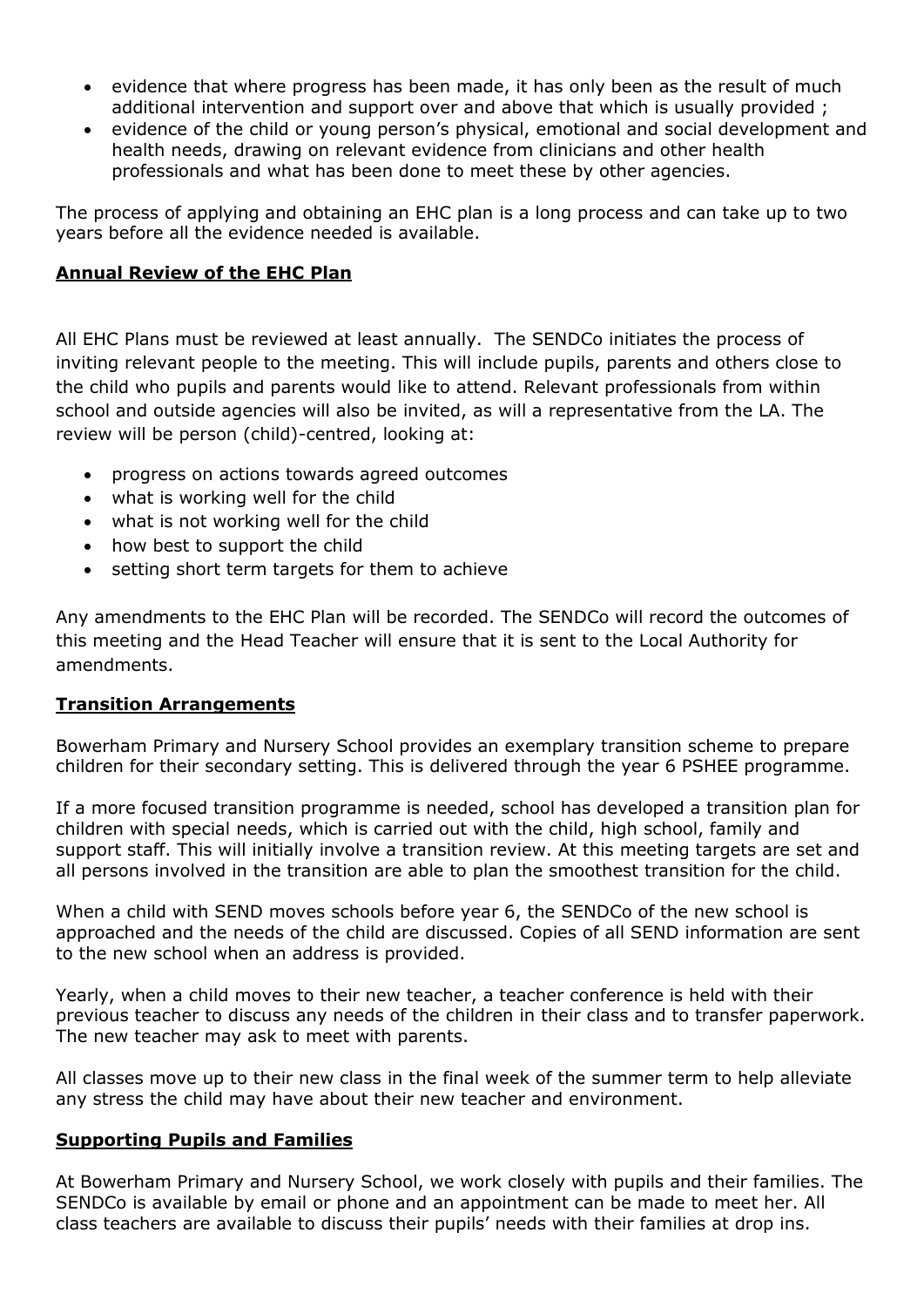Teachers meet with families of children with SEND or other difficulties once a term and discuss what home can do to help the child's progress and what school will do. They also communicate through Showbie and Tapestry.

We feel that it is important that all children can talk to someone when they have concerns. All children have a trust buddy in school that they can talk to. This is an adult of their choice.

#### **Consulting pupils with Special Educational Needs**

Pupils are consulted by teachers at every step of the identification and intervention process. Teachers will discuss what is going to happen and ask pupils for feedback. Achievements by pupils are celebrated by the class.

If children have an EHC plan, they are asked to contribute to their annual review through a questionnaire. They can come to the meeting and discuss their needs and targets if they wish to. The children are given the option to attend and are made aware of what to expect.

### **Supporting Pupils with Medical Needs**

The school recognises that pupils at school with medical conditions should be properly supported so that they have full access to education, including school trips and physical education.

Many children with Medical Needs may not have Special Educational Needs or a disability. In all cases where medical needs may lead to Special Educational Needs and/ or Disabilities the SEND Code of Practice (2014) is followed in addition to the Medical Policy and Equality Statement.

The school's policy on medical needs can be found on the school website.

#### **Accessibility**

Each year the accessibility to the school curriculum, physical environment and written information is evaluated. This forms part of our Accessibility Plan.

#### **Criteria for Exiting the SEN Register**

If a child is making the progress expected by the school, they will exit the SEN register and will be monitored as a "Cause for Concern" until they meet expectations. This may still mean that they take part in some group interventions. When this may happen, parents and the child are consulted and the next steps are agreed.

### **Complaints**

The complaint procedure for special educational needs mirrors the school's other complaints procedures. Please see complaints policy.

### **Storing and Managing Information**

All documents related to children with SEN are stored centrally in individual pupil files. This information is locked away.

Any up-to-date information that is needed for teachers or support workers is uploaded to CPOMS (internal information sharing system).

All information held by school is confidential and will only be shared with outside agencies after parental permission is granted unless the child is at risk.

# **Bullying**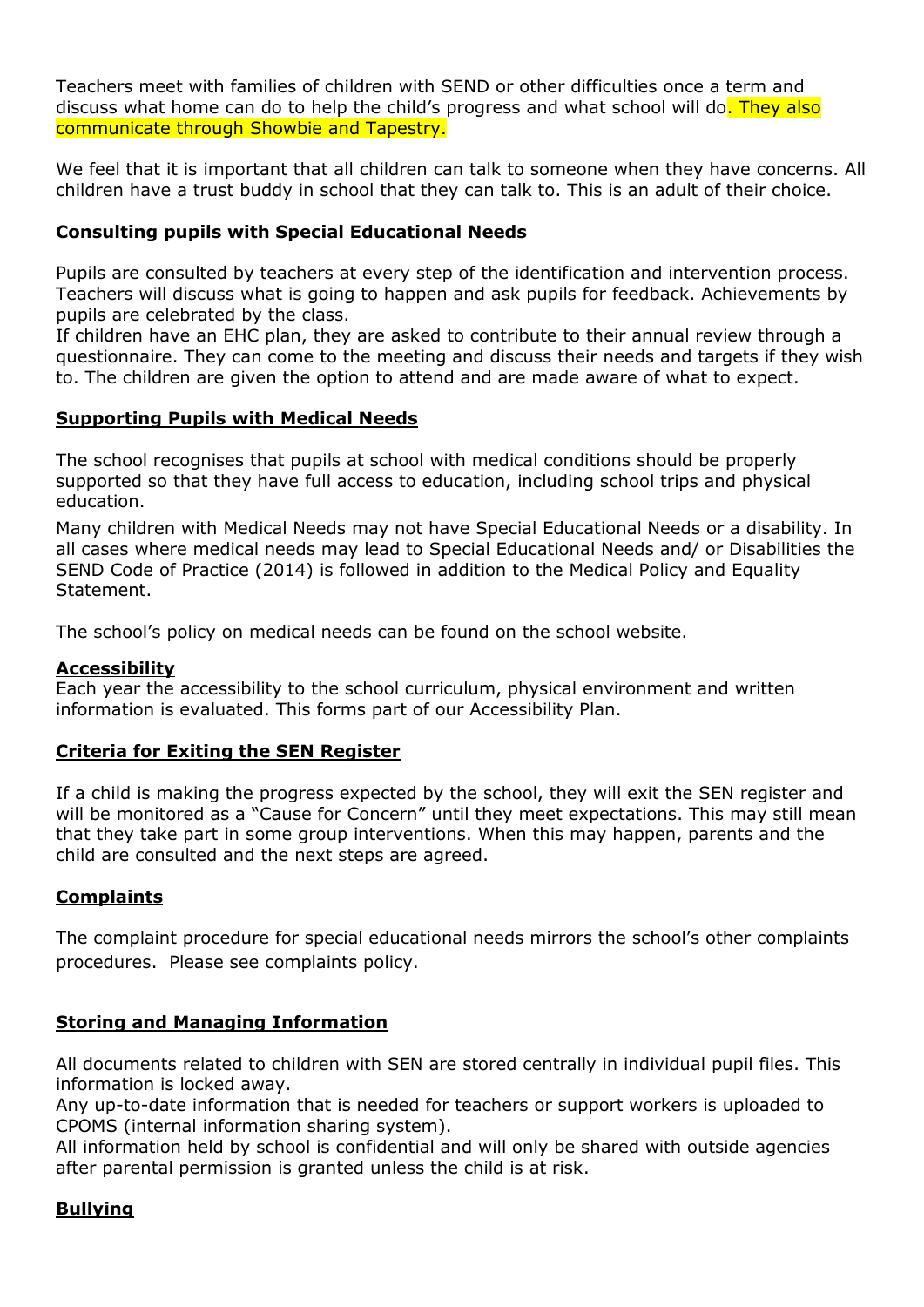At Bowerham Primary and Nursery School we take a proactive approach to bullying through the PSHEE curriculum. Every class has an "I need to talk" box to highlight any concerns, all children have a trust buddy that they can talk to and circle time is regularly used in class to promote mutual respect of others. The children at our school are very inclusive and have a good understanding about the needs of others. We work very hard to ensure that all children feel that they have someone to talk to and that they feel safe.

Consequently, staff and governors at Bowerham Primary School endeavour to generate a culture of support and care among the school community.

For further information on our approach to bullying please read our Anti-Bullying Policy..

### **Admissions**

Pupils with special educational needs will be admitted to Bowerham Primary School in line with the school's admissions policy. The school is aware of the statutory requirements of the Children and Families Act 2014 and will meet the Act's requirements. The school will use their induction meetings to work closely with parents to ascertain whether a child has been identified as having, or possibly having special educational needs. In the case of a pupil joining our school from another school, Bowerham Primary School will seek to ascertain from parents whether the child has SEND. The previous school should ensure information is transferred within three weeks. If our school is alerted to the fact that a child may have a difficulty in learning they will make their best endeavours to collect all relevant information and plan a relevant differentiated curriculum. The Admissions policy is available on the school website in **[Policies](http://www.bowerham.lancs.sch.uk/index.php?category_id=121)**.

When a pupil transfers to another school, transfer documents, including full records of their special educational needs, will be sent to the receiving school. On transfer to secondary school the Year 6 teacher and SENDCo will meet with the SENDCo of the receiving school to discuss SEND records and the needs of the individual pupils.

### **Training and resources**

Governors will ensure that there is a suitably qualified SENDCo who has the time necessary to undertake the role. Time is identified for staff to review pupil progress, discuss pupil curriculum needs and to transfer information between classes and phases. Teacher Assistant time is allocated to ensure pupils receive the individual support outlined in the individual plans and teachers are responsible for ensuring this takes place and is monitored.

The Governors ensure that time is allocated to allow for monitoring of provision and pupil progress.

Training for teachers and teacher assistants is provided both within school and through other professional development activities.

The school uses funding to provide external professional advice and support for individual pupils in line with their statements and in relation to needs.

The governors will ensure that they are kept fully abreast of their statutory responsibilities by receiving regular updates from the Headteacher or the SENDCo.

The SENDCo will keep abreast of current research and thinking on SEN matters.

The SENDCo will be supported to enhance their knowledge, skills and abilities through courses or from the support of other professionals.